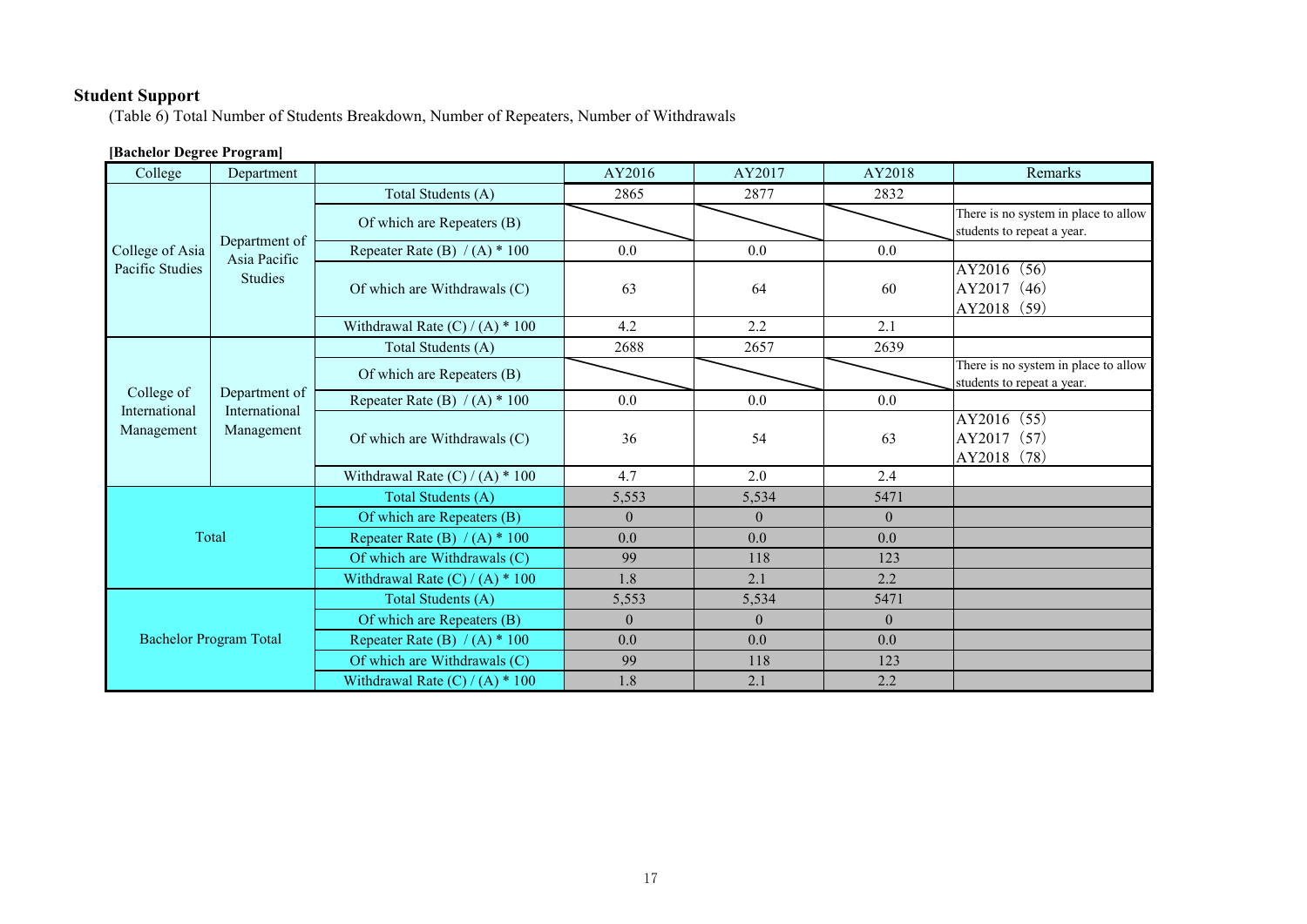| <b>Graduate School</b>           | Major                                          |                                   | AY2016         | AY2017       | AY2018         | Remarks                                                            |
|----------------------------------|------------------------------------------------|-----------------------------------|----------------|--------------|----------------|--------------------------------------------------------------------|
| Graduate School<br>of Management | Master of<br><b>Business</b><br>Administration | Total Students (A)                | 74             | 75           | 71             |                                                                    |
|                                  |                                                | Of which are Repeaters (B)        |                |              |                | There is no system in place to allow<br>students to repeat a year. |
|                                  |                                                | Repeater Rate (B) $/(A)$ * 100    | $0.0\,$        | 0.0          | $0.0\,$        |                                                                    |
|                                  |                                                | Of which are Withdrawals (C)      | $\overline{2}$ | $\mathbf{0}$ | 2              | AY2016 (1)<br>AY2017 (2)<br>AY2018 (1)                             |
|                                  |                                                | Withdrawal Rate $(C) / (A) * 100$ | 4.1            | 0.0          | 2.8            |                                                                    |
| Total                            |                                                | Total Students (A)                | 74             | 75           | 71             |                                                                    |
|                                  |                                                | Of which are Repeaters (B)        | $\theta$       | $\theta$     | $\overline{0}$ |                                                                    |
|                                  |                                                | Repeater Rate (B) $/(A)$ * 100    | 0.0            | 0.0          | 0.0            |                                                                    |
|                                  |                                                | Of which are Withdrawals (C)      | $\mathfrak{D}$ | $\theta$     | $\overline{2}$ |                                                                    |
|                                  |                                                | Withdrawal Rate $(C) / (A) * 100$ | 2.7            | 0.0          | 2.8            |                                                                    |
| Master's Program Total           |                                                | Total Students (A)                | 74             | 75           | 71             |                                                                    |
|                                  |                                                | Of which are Repeaters (B)        | $\theta$       | $\theta$     | $\theta$       |                                                                    |
|                                  |                                                | Repeater Rate (B) $/(A)$ * 100    | 0.0            | 0.0          | 0.0            |                                                                    |
|                                  |                                                | Of which are Withdrawals (C)      | $\mathfrak{D}$ | $\theta$     | 2              |                                                                    |
|                                  |                                                | Withdrawal Rate $(C) / (A) * 100$ | 2.7            | 0.0          | 2.8            |                                                                    |

## **[Master's Degree Program]**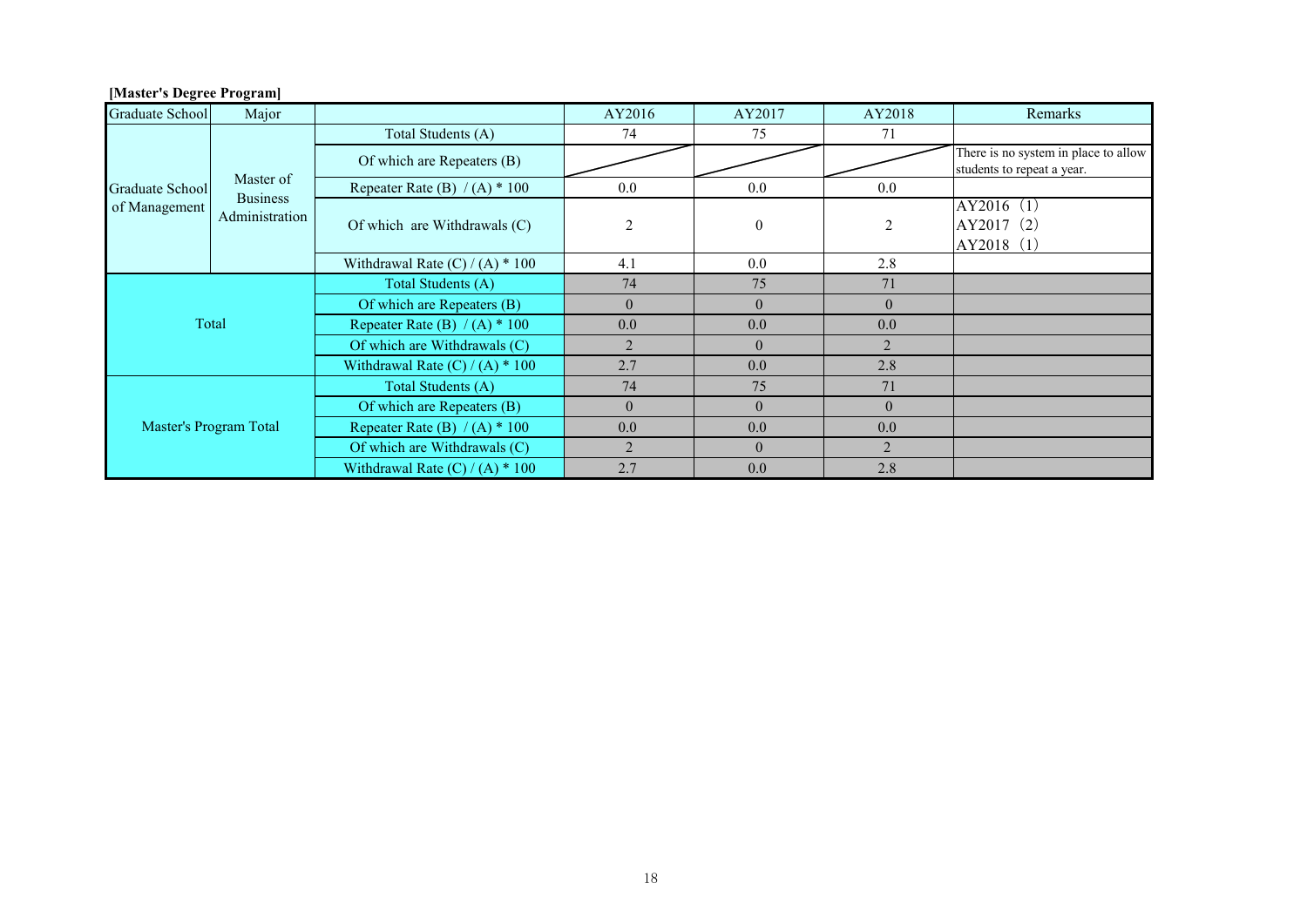| <b>Graduate School</b>                                  | Major                                                            |                                   | AY2016           | AY2017         | AY2018         | Remarks                              |
|---------------------------------------------------------|------------------------------------------------------------------|-----------------------------------|------------------|----------------|----------------|--------------------------------------|
|                                                         | Major in Asia<br>Pacific Studies<br>(Master's Degree<br>Program) | Total Students (A)                | 21               | 32             | 52             |                                      |
|                                                         |                                                                  | Of which are Repeaters (B)        |                  |                |                | There is no system in place to allow |
|                                                         |                                                                  |                                   |                  |                |                | students to repeat a year.           |
|                                                         |                                                                  | Repeater Rate (B) $/(A)$ * 100    | 0.0              | 0.0            | 0.0            | AY2016(1)                            |
|                                                         |                                                                  | Of which are Withdrawals (C)      | $\mathbf{1}$     | $\mathbf{1}$   | $\sqrt{2}$     | AY2017 (0)                           |
|                                                         |                                                                  |                                   |                  |                |                | AY2018 (2)                           |
|                                                         |                                                                  | Withdrawal Rate $(C) / (A) * 100$ | 8.7              | 9.5            | 3.8            |                                      |
|                                                         |                                                                  | Total Students (A)                | 54               | 59             | 73             |                                      |
|                                                         |                                                                  | Of which are Repeaters (B)        |                  |                |                | There is no system in place to allow |
| Graduate School                                         | Major in<br>International                                        |                                   |                  |                |                | students to repeat a year.           |
| of Asia Pacific                                         | Cooperation                                                      | Repeater Rate (B) $/(A) * 100$    | 0.0              | 0.0            | 0.0            |                                      |
| Studies                                                 | Policy (Master's                                                 |                                   |                  |                |                | AY2016(0)                            |
|                                                         | Degree Program)                                                  | Of which are Withdrawals (C)      | $\boldsymbol{0}$ | $\overline{2}$ | $\overline{2}$ | AY2017 (0)                           |
|                                                         |                                                                  |                                   |                  |                |                | AY2018 (1)                           |
|                                                         |                                                                  | Withdrawal Rate $(C) / (A) * 100$ | 1.8              | 0.0            | 2.7            |                                      |
|                                                         | Major in Asia<br>Pacific Studies<br>(Doctoral Degree<br>Program) | Total Students (A)                | 29               | 23             | 19             | There is no system in place to allow |
|                                                         |                                                                  | Of which are Repeaters (B)        |                  |                |                | students to repeat a year.           |
|                                                         |                                                                  | Repeater Rate (B) $/(A)$ * 100    | 0.0              | 0.0            | 0.0            |                                      |
|                                                         |                                                                  |                                   |                  |                |                | AY2016(3)                            |
|                                                         |                                                                  | Of which are Withdrawals (C)      | $\mathbf{1}$     | 3              | $\mathbf{0}$   | AY2017 (0)                           |
|                                                         |                                                                  |                                   |                  |                |                | AY2018 (4)                           |
|                                                         |                                                                  | Withdrawal Rate $(C) / (A) * 100$ | 6.1              | 13.8           | 0.0            |                                      |
|                                                         |                                                                  | Total Students (A)                | 104              | 114            | 144            |                                      |
|                                                         |                                                                  | Of which are Repeaters (B)        | $\theta$         | $\mathbf{0}$   | $\theta$       |                                      |
|                                                         | Total                                                            | Repeater Rate (B) $/(A) * 100$    | 0.0              | 0.0            | 0.0            |                                      |
|                                                         |                                                                  | Of which are Withdrawals (C)      | $\overline{2}$   | 6              | $\overline{4}$ |                                      |
|                                                         |                                                                  | Withdrawal Rate $(C) / (A) * 100$ | 1.9              | 5.3            | 2.8            |                                      |
| Graduate School of Asia Pacific<br><b>Studies Total</b> |                                                                  | Total Students (A)                | 104              | 114            | 144            |                                      |
|                                                         |                                                                  | Of which are Repeaters (B)        | $\theta$         | $\theta$       | $\Omega$       |                                      |
|                                                         |                                                                  | Repeater Rate (B) $/(A)$ * 100    | 0.0              | 0.0            | 0.0            |                                      |
|                                                         |                                                                  | Of which are Withdrawals (C)      | $\overline{2}$   | 6              | $\overline{4}$ |                                      |
|                                                         |                                                                  | Withdrawal Rate $(C) / (A) * 100$ | 1.9              | 5.3            | 2.8            |                                      |

#### **[Doctoral Degree Program]**